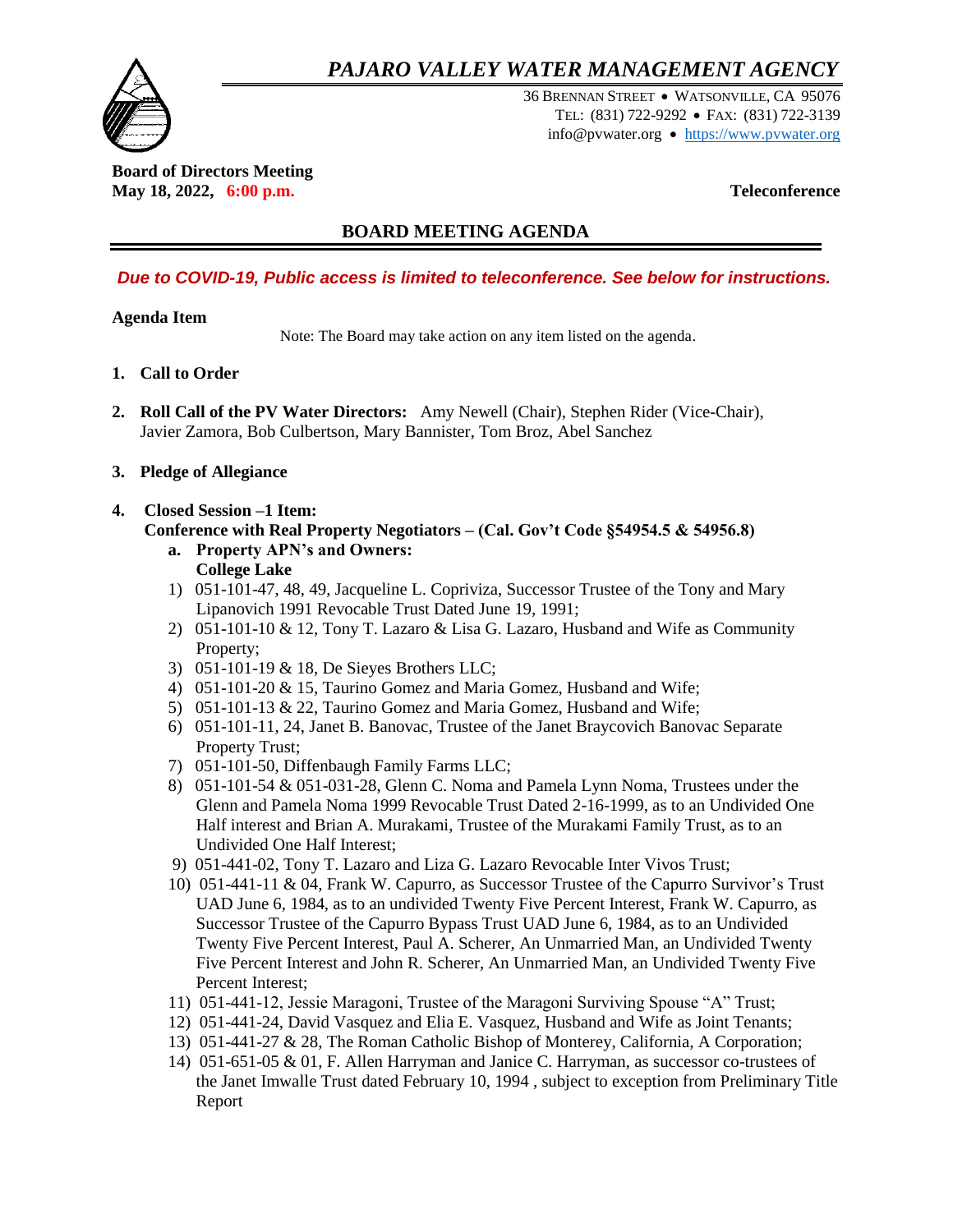## **Pipeline:**

- 1) 018-341-25, Harvest Drive Properties, LLC
- 2) 051-221-02, Jorge Olivarez and Maria C. Olivarez, Husband and wife as Community Property with Right of Survivorship
- 3) 051-221-26, Ag Land, Inc., A California Corporation
- 4) 051-221-30, Ag Land, Inc., A California Corporation
- 5) 051-221-32, Coast Cooling, Inc., A California Corporation
- 6) 051-221-33, Taurino Gomez and Maria Gomez, Husband and Wife, as Joint Tenants
- 7) 051-221-34, Del Mar Farms, A California General Partnership
- 8) 051-741-01, V. R. Walker Co., An Illinois Corporation
- 9) 051-741-03, Shikuma Properties, LLC
- 10) 051-741-05, Richard J. Peixoto, A Married Man, as His Sole and Separate Property
- 11) 051-741-06, Brian F. Maridon, As Trustee of the Brian F. Maridon Trust Dated April 1994 As To An undivided 66.97% Interest and Russel J. Maridon and Stephanie Maridon, As Trustees for the Russel and Stephanie Maridon Family Trust Dated April 1994 As To An Undivided 33.03% Interest
- 12) 051-741-07, Randolph K. Repass and Sally-Christine Rodgers 1996 Revocable Trust Dated 6/26/96, Randolph K. Repass and Sally-Christine Rodgers as Trustees, an Undivided 55% Interest and Randolph K. Repass and Sally-Christine Rodgers, Trustees of the Kent-Harris Repass 2020 Irrevocable Trust Dated November 20, 2020, an Undivided 45% Interest
- 13) 052-243-01, JAL Berry Farms, LLC, A California Limited Liability Company, Subject to Exceptions in Preliminary Title Report
- 14) 052-243-10, Lakeside Organic Gardens, LLC, A California Limited Liability Company
- 15) 052-243-15, Watsonville Exchange, Inc., A California Corporation
- 16) 052-243-16, Watsonville Exchange, Inc., A California Corporation
- 17) 052-243-17, Lakeside Organic Gardens, LLC., A California Limited Liability Company
- 18) 052-243-18, Lakeside Organic Gardens, LLC.,A California Limited Liability Company
- 19) 052-243-20, 21, West Coast Pre-Cooling Watsonville, LLC
- 20) 052-272-01, John Martin Colendich, A Married Man, AS His Sole and Separate Property; Kara Therese Colendich, A Single Woman, As Her Sole and Separate Property; Connie A. Vukasovich-Haines and Jeanne L. Vukasovich, Trustee of Trust B Under the John M. Vukasovich and Virginia Vukasovich Revocable Living Trust Under Agreement Dated June 5, 1992, Dianna V. Hersch, A Married Woman, As Her Sole and Separate Property; Martin John Vukasovich, A Single Man, As His Sole and Separate Property; Jeanne Vukasovich, Trustee, or Her Successor(s) of the Jeanne Vukasovich 2016 Revocable Trust Dated 12/14/2016; and George W. Haines and Connie A. Vukasovich-Haines, Trustees, or Their Successor(s), of the Haines 2020 Revocable Trust Dated October 28, 2020, all As Their Respective Interests Appear of Record
- 21) 052-371-01, 02, JAL Berry Farms LLC, A California Limited Liability Company, subject to Exceptions from Preliminary Title Report
- 22) 052-581-04, Martin Kulish, Trustee of the Domacin Family Trust Dated September 3, 2012, An Undivided Ninety-Two and A Half (92.5%) Interest and Martin Kulish, Trustee of the Luce Domacin Qualified Domestic Trust, Established January 8, 2015, An Undivided Seven and A Half Percent (7.5%) Interest
- 23) 052-581-06, Hoover (CA) LLC, A Delaware Limited Liability Company Doing Business In The State Of California as Hoover Farm LLC, Subject to Exception from Preliminary Title Report
- 24) 052-581-09. David Frederick Willoughby, Successor Trustee of the Jeannette F. Willoughby 1999 Trust Dated 12/30/1999, As To An Undivided 7.54% Interest, Subject to Exception from Preliminary Title Report, Christopher Michael Willoughby, As To An Undivided 46.23% Interest and David Frederick Willoughby, As To An Undivided 46.23% Interest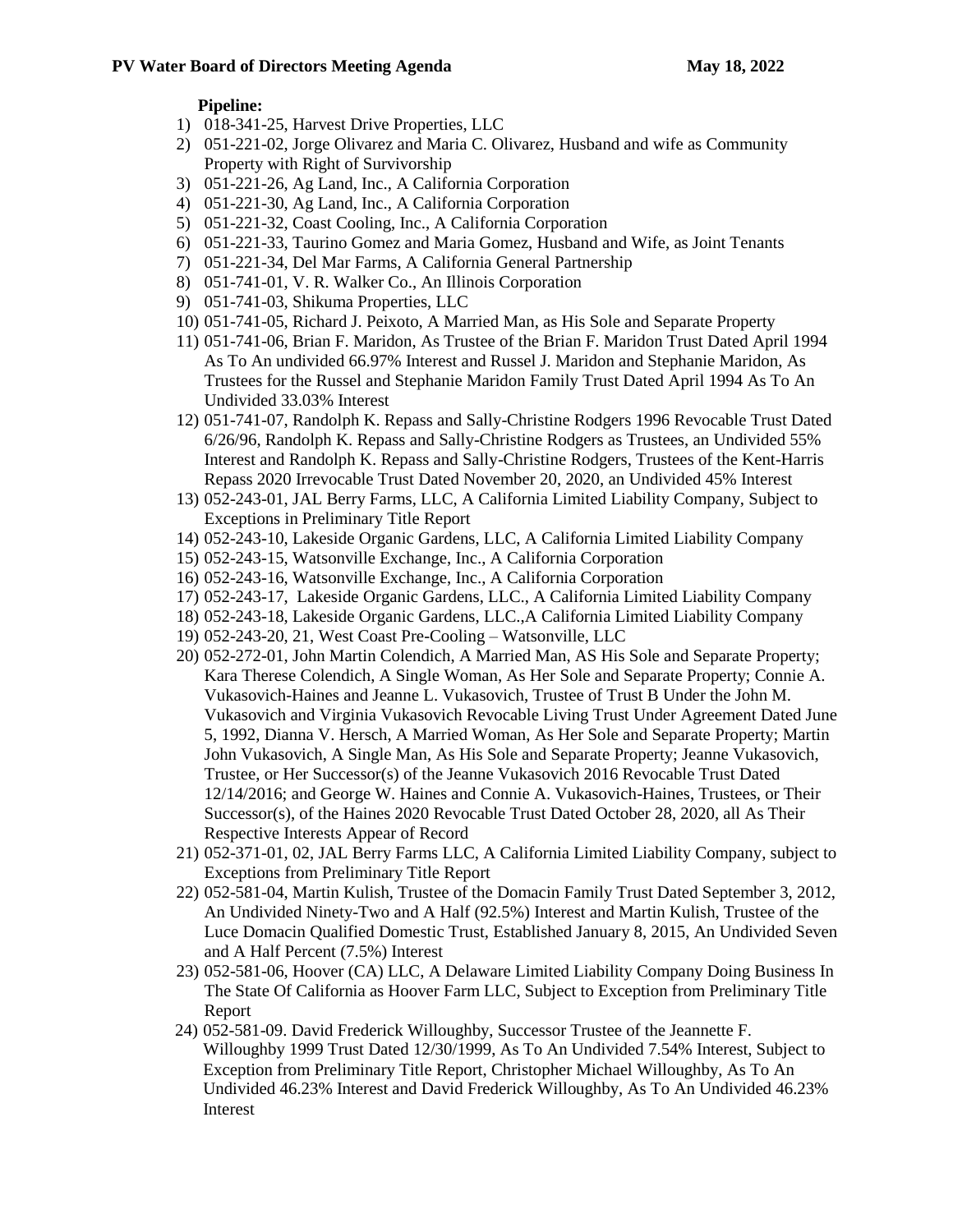**Agency Negotiators:** Brian Lockwood, Richard Smith **Under Negotiation:** Price, terms of payment or both

## **Open Session (anticipated to resume at 7 p.m.)**

### **Report on Closed Session**

### **5. Oral Communications**

 *This time is set aside for members of the general public to address the Board of Directors on any item not on the Agenda, and that is within the subject matter jurisdiction of the Board of Directors. Each speaker is allotted up to 3 minutes. No action or discussion shall be taken on any item presented except that the Board may respond to statements made or questions asked, or may ask questions for clarification. All matters of an administrative nature will be referred to staff. All matters pertaining to the Board may be scheduled for discussion at a future meeting or referred to staff for clarification or a report, at the pleasure of the board.*

#### **6. Director Comments**

**7. Counsel Report**

#### **8. General Manager Report**

#### **9. Consent Agenda**

*All items appearing on the Consent Agenda are recommended actions which are considered to be routine and will be acted upon as one consensus motion. Any items removed will be considered immediately after the consensus motion. The Board Chair will allow public input prior to the approval of the Consent Agenda.* 

- A. Adopt Resolution 2022-11, Re-Authorizing Remote Teleconference Meeting of the Legislative Bodies of the Pajaro Valley Water Management Agency Pursuant to Brown Act Provisions
- B. Approve April 20, 2022 Minutes
- C. Approve Financial Reports
- D. Approve Resolution 2022-12, Ordering an Election and Requesting Monterey, San Benito, and Santa Cruz Counties to Conduct the Election, and Requesting Consolidation of the Election
- E. Approve Director's Request to Attend the Groundwater Resource Association's Law & Legislative Forum, June 8, and Groundwater Sustainability Agency Summit, June 9, in Sacramento
	- 1. Introduction by staff
	- 2. Questions from Board
	- 3. Public comment
	- 4. Board discussion and deliberations
	- 5. Board action

#### **10. Informational Items**

- A. Receive Presentation on Local Agency Formation Commission (LAFCO) Service and Sphere Review of PV Water
- B. Receive Basin Management Plan Implementation Update

#### **11. Discussion and/or Action Items**

A. Conduct Public Hearing on Preliminary Budget, Fiscal Year 2022-2023

- 1. Introduction by staff
- 2. Questions from Board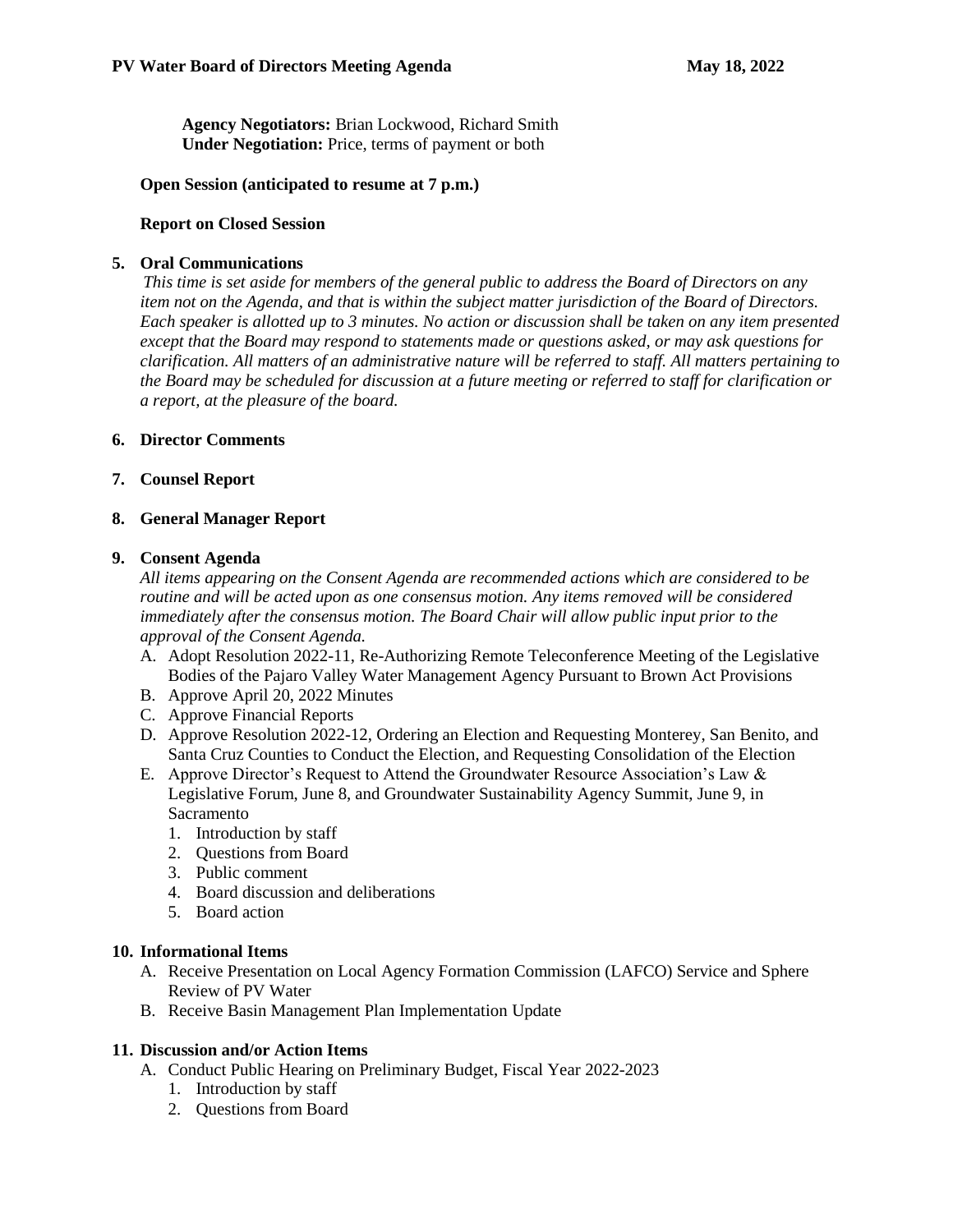#### **PV Water Board of Directors Meeting Agenda** May 18, 2022

- 3. Public comment
- 4. Board discussion and deliberation
- 5. Board action
- B. Consider Changing the Effective Date of the Delivered Water Charge and Augmentation Charge Rate Increase from July 1 to December 1
	- 1. Introduction by staff
	- 2. Questions from Board
	- 3. Public comment
	- 4. Board discussion and deliberation
	- 5. Board action
- C. Consider Cost of Living Adjustment for Fiscal Year 2022-2023
	- 1. Introduction by staff
	- 2. Questions from Board
	- 3. Public comment
	- 4. Board discussion and deliberation
	- 5. Board action

## **12. Monthly Reports/Presentations**

- A. Facility Operations Report
	- 1. Receive 2022 Supplemental Water Production Monthly Summary Report
- B. Board Committee Reports available at [www.pvwater.org](http://www.pvwater.org/)
- C. Public Outreach Update

## **13. Correspondence**

## **14. Future Meetings**

- A. Project & Facility Operations Committee, Wednesday, May 25, 2022, 3:00 p.m. Teleconference
- B. Administrative/Finance Committee, Tuesday, June 7, 2022, 3:00 p.m., Teleconference
- C. Board of Director's Meeting, Wednesday, June 15, 2022, 7:00 p.m., Teleconference
- D. Project & Facility Operations Committee, Wednesday, June 29, 2022, 3:00 p.m., Teleconference

## **Adjournment**

#### **NOTES**

*The City Council Chambers is an accessible facility. If you wish to attend a meeting and you will require assistance in order to attend and /or participate, please call the Agency at (831) 722-9292 in advance of the meeting and every effort made to accommodate your attendance and participation.*

*This agenda is subject to revision and maybe amended prior to the scheduled meeting. If amended, a Final Agenda to be posted at PV Water, 36 Brennan Street, Watsonville and at the location where meeting will be held, 72 hours prior to the meeting. Copies of the Final Agenda will be available at the Board Meeting. This Agenda shall be made available upon request in alternative formats to persons with a disability, as required by the Americans with Disabilities Act of 1900 (42 U.S.C. Sec. 12132) and the Ralph M. Brown Act (Cal. Govt. Code Sec. 54954.2). Persons requesting a disability-related modification or accommodation should contact PV Water Board Secretary at (831) 722-9292 during regular business hours at least 24 hours prior to the time of the meeting.*

*Agenda documents are available for review, on the Monday following posting of the agenda, in person at PV Water, 36 Brennan St. Watsonville, or on the website[: https://www.pvwater.org/board-and-committees/director-agendas.php](https://www.pvwater.org/board-and-committees/director-agendas.php)*

#### **Translation Services/Servicios De Traduccion**

*Spanish language translation is available on an as needed basis. Please make advance arrangements with the PV Water Board Secretary, 36 Brennan St. Watsonville, CA or by telephone (831) 722-9292.*